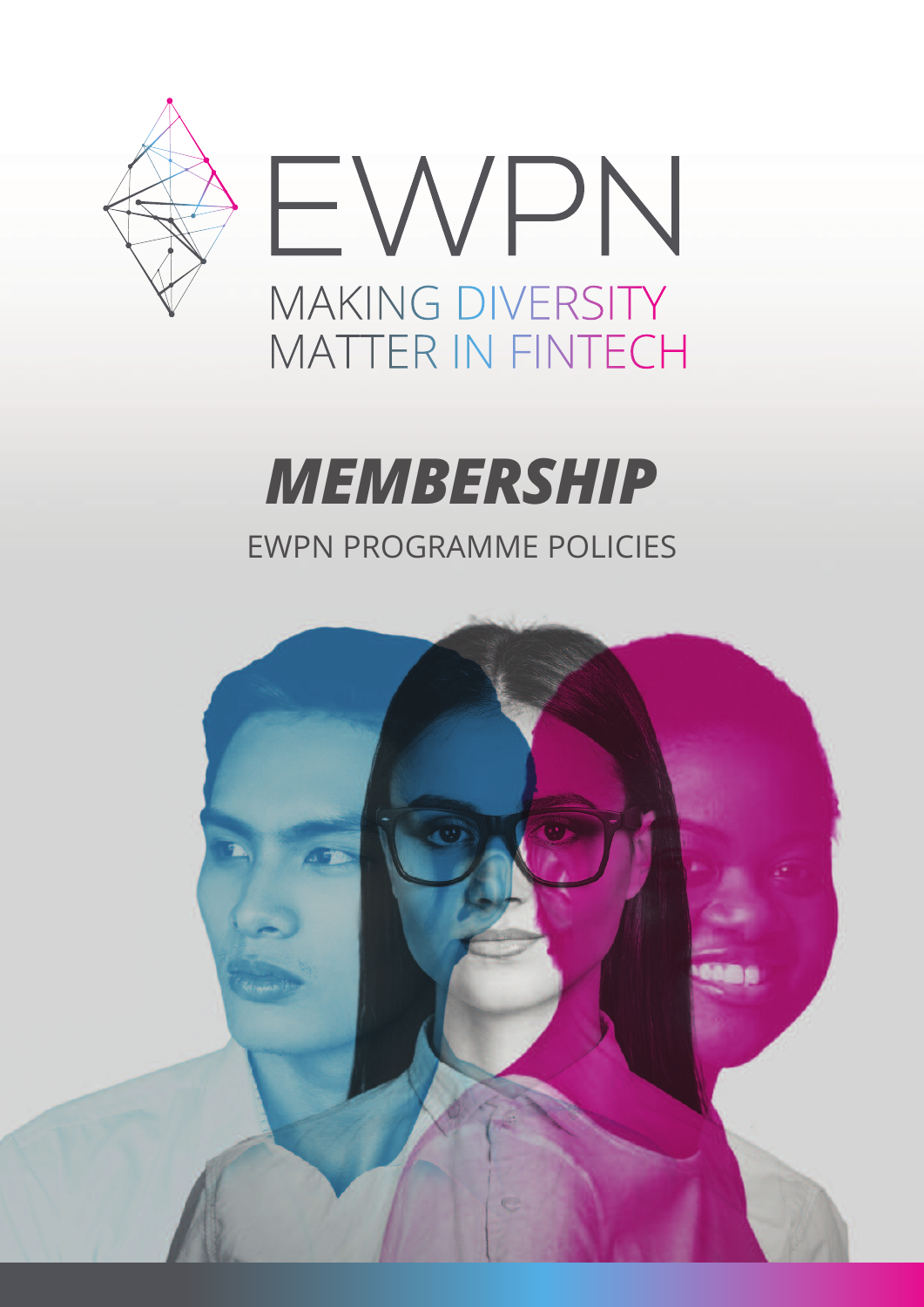## *MEMBERSHIP*

**EWPN is a non-profit membership organisation whose purpose it is to promote gender parity with respect to opportunity, reward, recognition and professional mobility. EWPN seeks to achieve the same with respect to 'diversity', be this term in reference to inter-sectionality, race, ethnicity, sexual orientation/identity or creed.** 

**EWPN is a registered foundation in the Netherlands, governed by an executive board of directors and an advisory board.** 

**EWPN has local ambassadors in most European countries and specific ambassadors for some initiatives and/or programmes.** 

#### *MEMBERSHIP*

EWPN recognises two membership classes: individual and corporate. individual membership is free. individual members are required to sign up as members of EWPN and opt in to the terms and conditions in order to make use of the member portal and members' area on the EWPN website. There is no membership fee payable for individual members.

corporate membership is subject to an annual payment and terms and conditions. corporate membership is offered to commercial and public organisations as well as Ngos with a presence in FinTech and the payments industry in Europe. The corporate membership is divided in to three categories:

- **A.** Platinum corporate membership
- **B.** Gold corporate membership
- **C.** 'Start-up' corporate membership

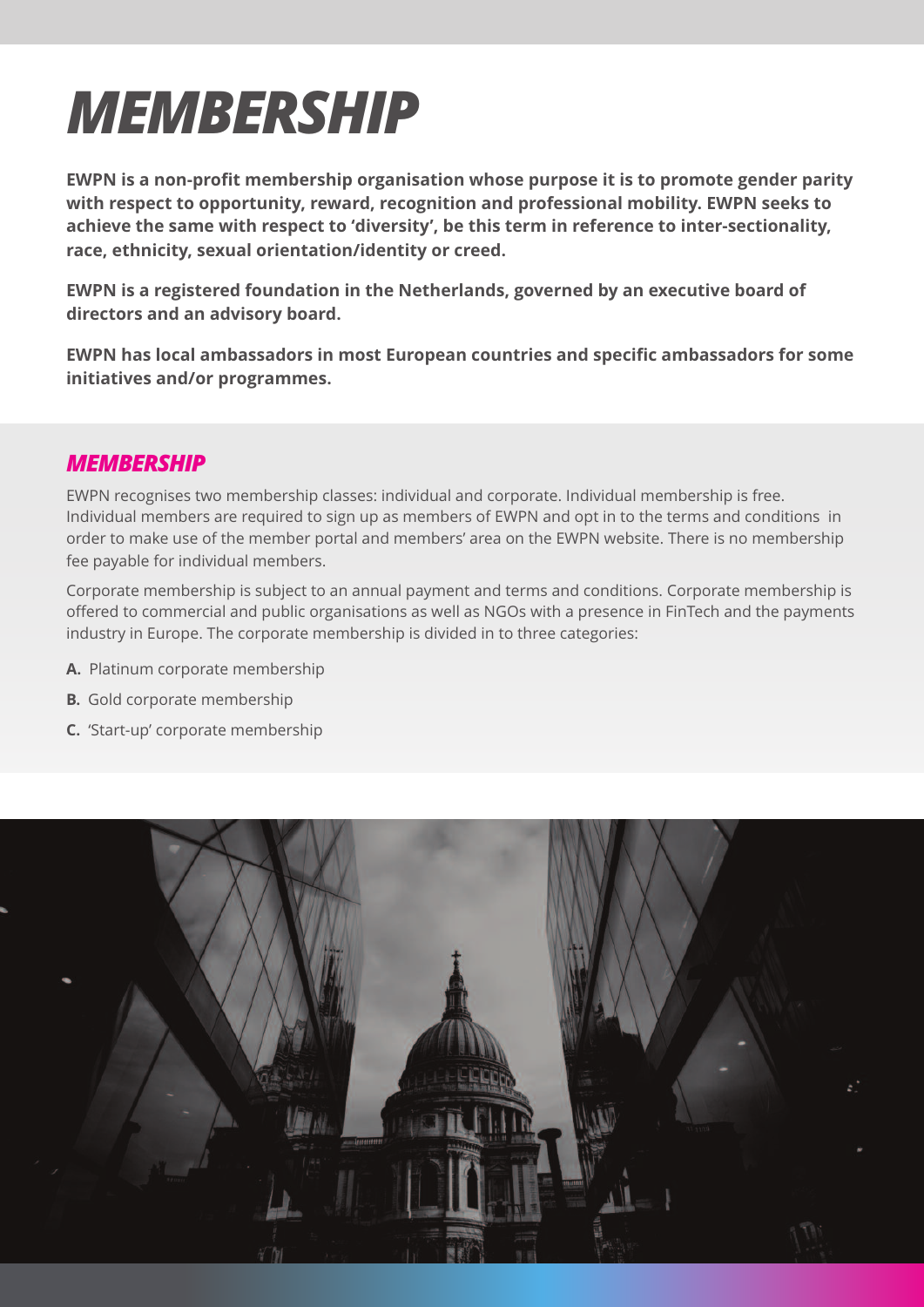## *PLATINUM CORPORATE MEMBERSHIP*

**The platinum corporate membership is the premium corporate membership. It is valid for one year on a rolling 12-month basis. The platinum membership provides the following benefits to corporates:**

### *BENEFITS*

- a speaking slot of 20 minutes or more at the EWPN annual main event or at the pre-event session
- Free access for 15 employees or guests to attend leadership and/or industry clinics at the EWPN annual event and national events in Europe
- Free access for 15 employees or guests to the EWPN leadership programmes 'Remarkable Women leading' & 'leading for diversity and success'
- Right to use the EWPN brand in corporate collateral and media communications
- Prominent listing of corporate brand on the EWPN website and EWPN promotional materials
- Free brand presence (banners displaying brand name and/or collateral materials such as brochures, at local events in three markets)
- 15 complementary passes for the EWPN annual event
- 25% discount for 20 employees or invited guests at the EWPN annual event
- Free access to the EWPN recruitment portal
- listing for up to 10 employees on the EWPN recommended speaker list

The annual fee for the platinum corporate membership is **EUR 15,000.00**

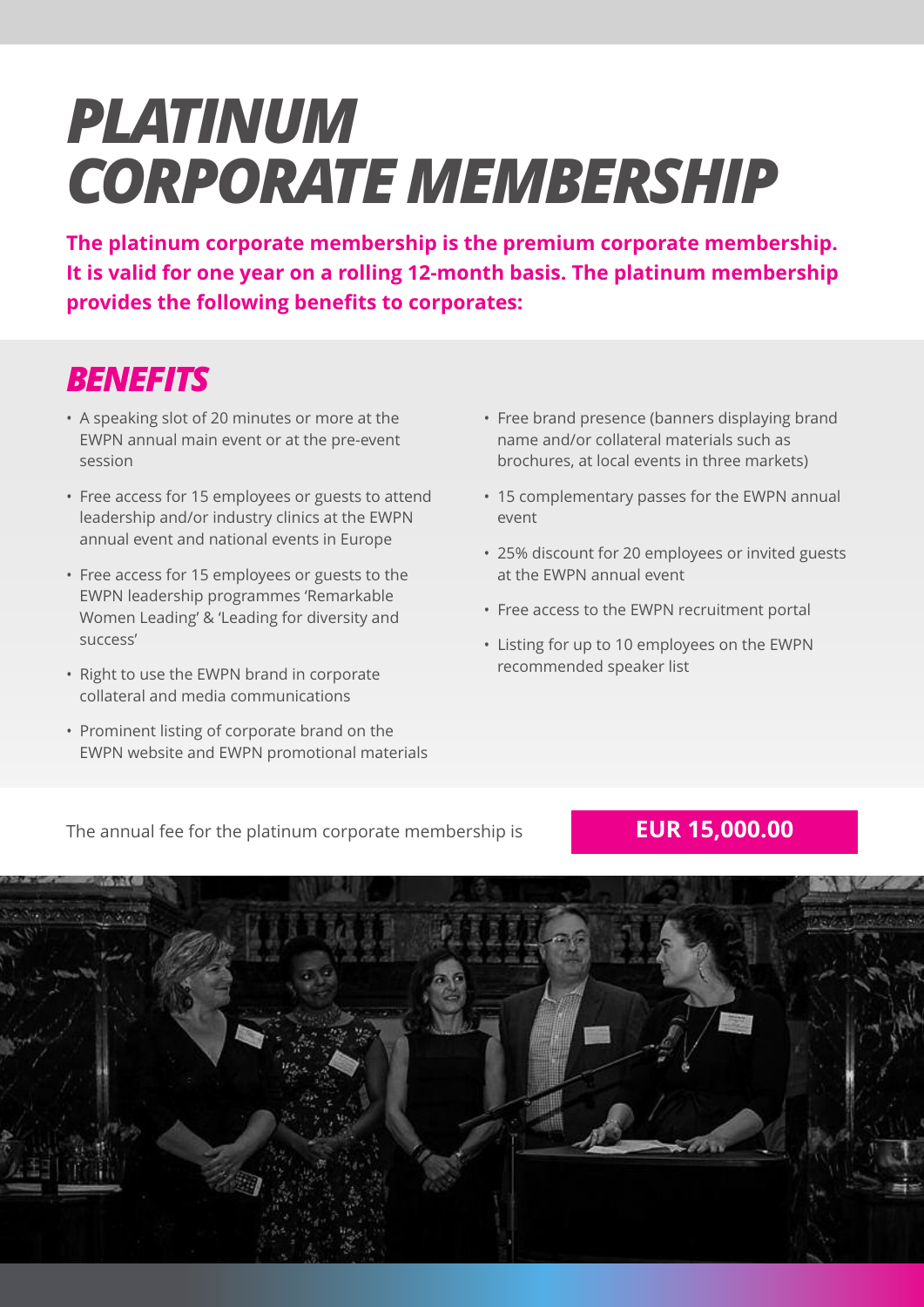# *GOLD CORPORATE MEMBERSHIP*

**The Gold Corporate Membership is the regular corporate membership. It is valid for one year on a rolling 12-month basis. The gold membership provides the following benefits to corporates:**

#### *BENEFITS*

- a speaking slot of 20 minutes or more at the EWPN annual main event or at the pre-event session
- Free access for 10 employee or guests to attend leadership and/or industry clinics at the EWPN annual event and national events in Europe
- Free access for 10 employees or guests to the EWPN leadership programmes 'Remarkable Women leading' & 'leading for diversity and success'
- Right to use the EWPN brand in corporate collateral and media communications
- Prominent listing of corporate brand on the EWPN website and EWPN promotional materials
- 10 complementary passes for the EWPN annual event
- 30% discount for 20 employees or invited corporate guests at the EWPN annual event
- Free access to the EWPN recruitment portal
- listing for up to 6 employees on the EWPN recommended speaker list

The annual fee for the platinum corporate membership is **EUR 10,000.00**